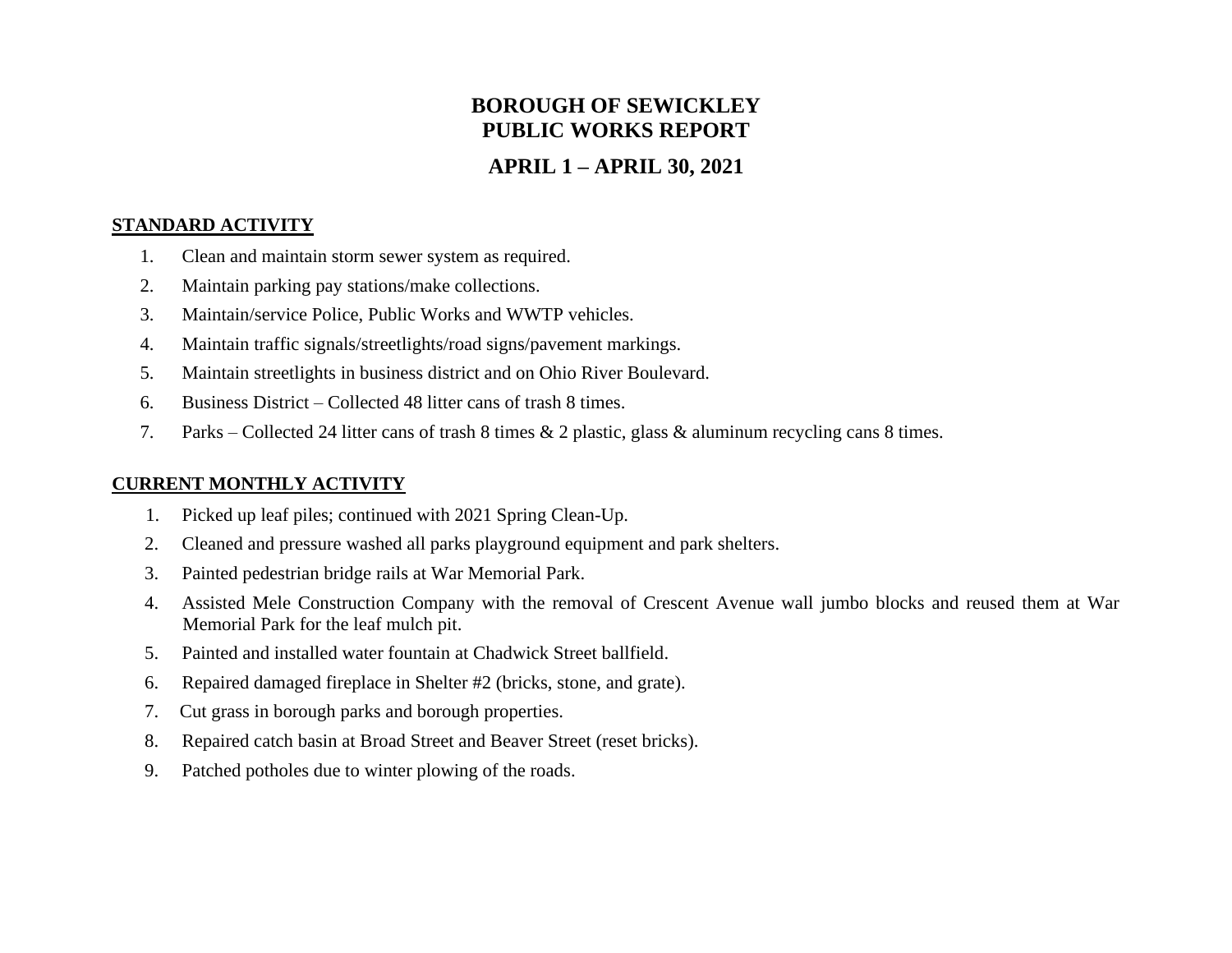#### **PUBLIC WORKS REPORT APRIL 2021 PAGE 2**

- 10**.** Cleaned up debris along Backbone wall (branches and concrete from deteriorating wall).
- 11. Cleaned up hillsides and banks on Dickson Road, Orchard Terrace, Crescent Avenue of litter and overgrown grass.
- 12. Cleaned up old logs on hillside of War Memorial Park.
- 13. Assisted Liberoni Construction with staging area set up on Chadwick Street for 2021 roadway improvement.
- 14. Franco and Tony installed new drinking water fountain at Wolcott Park (purchased by the Garden Club). Removed old footer; dug a four-foot gravel pit for drainage; installed new access water line; set new fountain; poured concrete pad and set new plaque in concrete that was given by the Garden club.